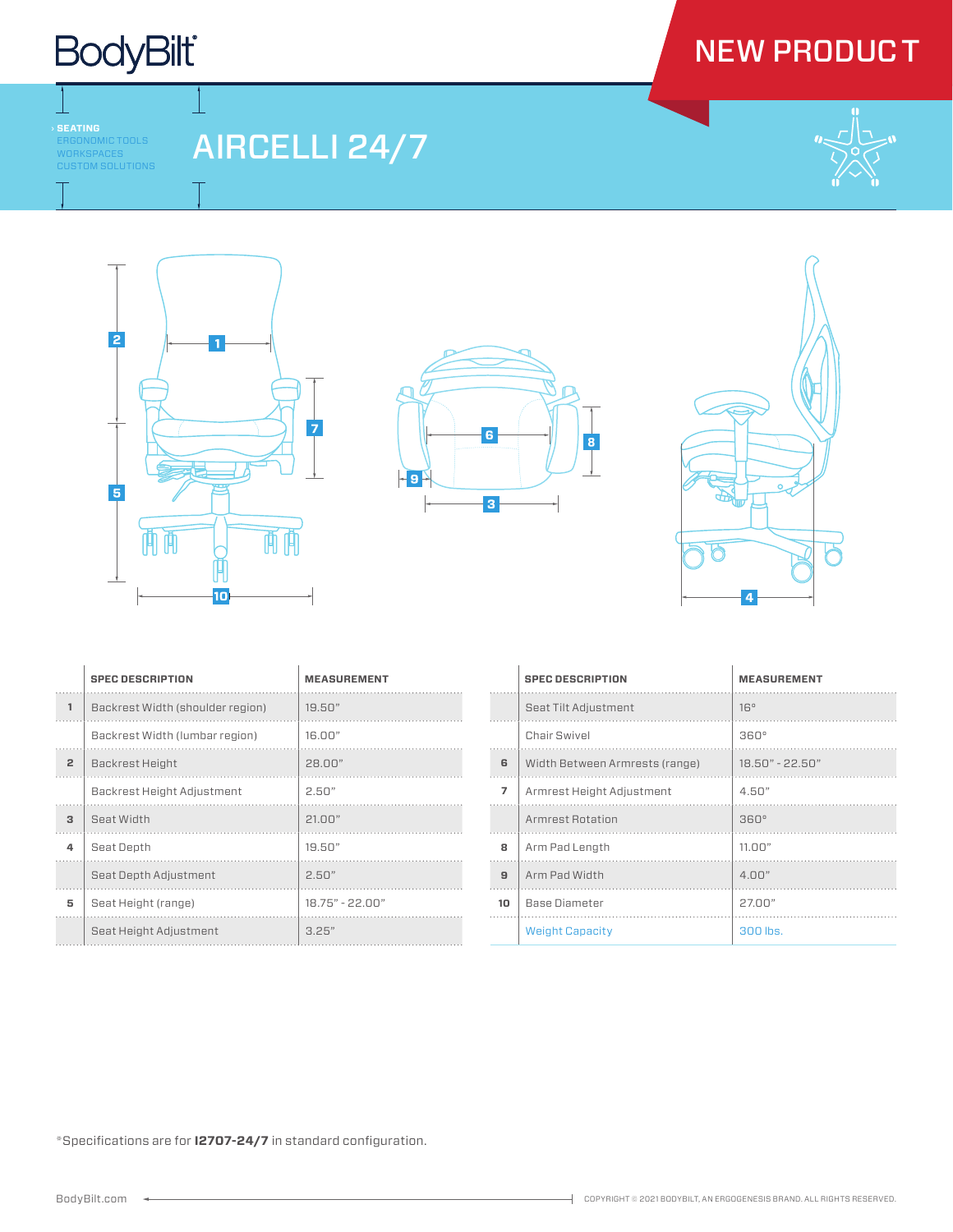### **BodyBilt**

**CODE**

# **AIRCELLI 24/7**



#### ⊥ **DESIGN YOUR CHAIR**

|                   | <b>AIRCELLI 24/7</b>                              | I2707/7x/8-24/7 |  |
|-------------------|---------------------------------------------------|-----------------|--|
| STEP <sub>1</sub> | SELECT THE HEADREST SUPPORT                       |                 |  |
|                   | No Headrest                                       |                 |  |
|                   | <u>.</u><br>Aircelli Headrest                     | AH              |  |
|                   |                                                   |                 |  |
| <b>STEP 2</b>     | <b>SELECT THE SEAT CONTOURING</b>                 |                 |  |
|                   | <b>Moderate Contouring</b>                        | 7               |  |
|                   | Minimal Contouring                                | 7X              |  |
|                   | No Contouring                                     | 8               |  |
| <b>STEP 3</b>     | <b>SELECT THE ARMS</b>                            |                 |  |
|                   | 4-Arms (comes standard)                           | A4R:AAL         |  |
|                   |                                                   |                 |  |
|                   | 4-Arms with Upholstered Pads                      | :A4HR:A4HL      |  |
| STEP 4            | <b>SELECT THE CYLINDER</b>                        |                 |  |
|                   | Heavy Duty Short (comes standard)                 | :YHDS           |  |
|                   | Heavy Duty                                        | :YHD            |  |
| STEP <sub>5</sub> | <b>SELECT THE BASE</b>                            |                 |  |
|                   | 6-Star Metal Base - 27" Diameter (comes standard) | :B14            |  |
|                   | 5-Star Metal Base - 27" Diameter                  | :B15            |  |
|                   |                                                   |                 |  |
| STEP 6            | <b>SELECT THE CASTERS</b>                         |                 |  |
|                   | 3" Soft Surface Casters (comes standard)          | :C13            |  |
|                   | 3" Hard Surface Casters                           | :C23            |  |
|                   | 2" Chrome Casters                                 | : C7            |  |